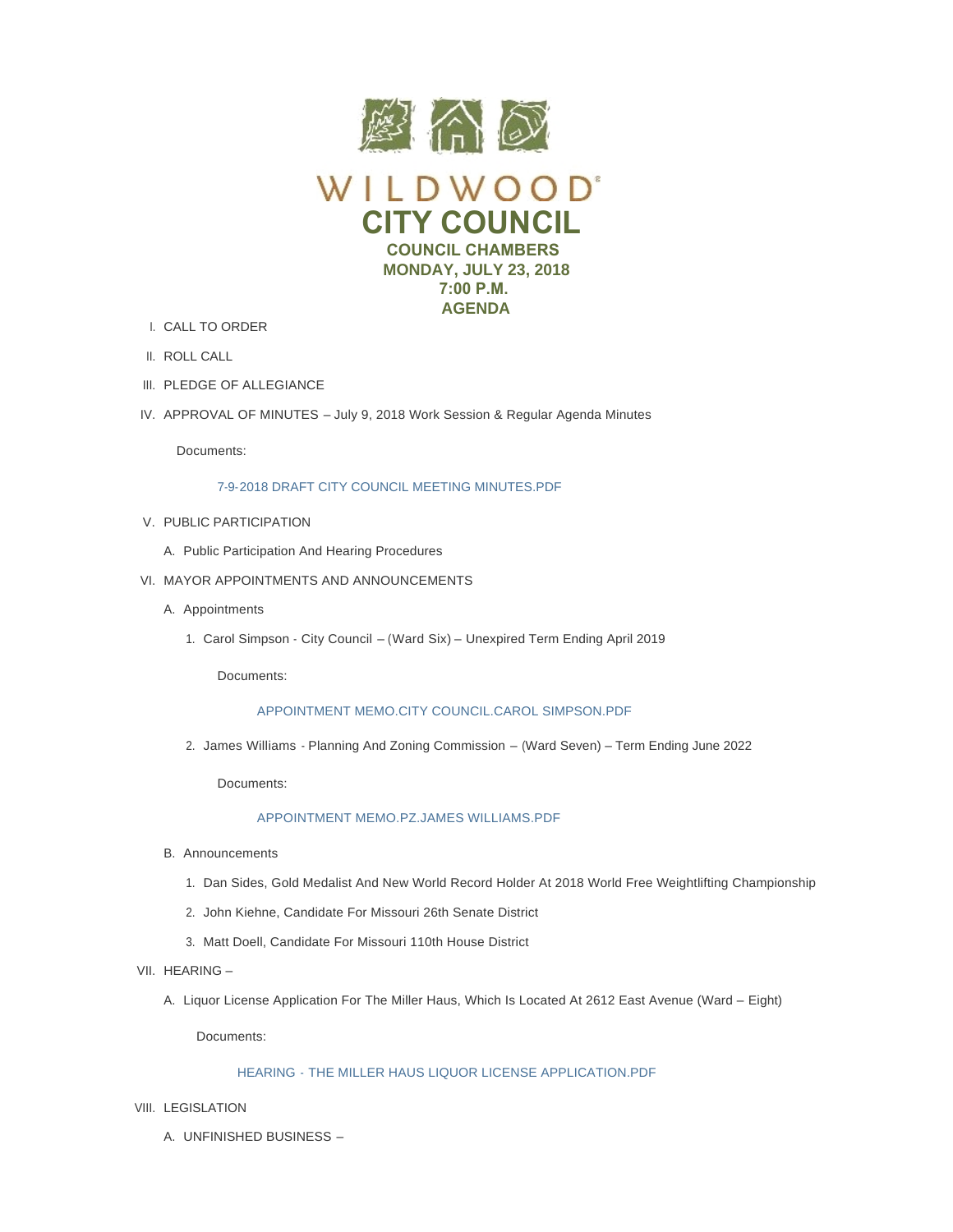BILL #2381 1.

AN ORDINANCE OF THE CITY OF WILDWOOD, MISSOURI, AUTHORIZING THE MAYOR TO EXECUTE A COST APPORTIONMENT AGREEMENT BY AND BETWEEN THE CITY OF WILDWOOD, MISSOURI, AND THE MISSOURI HIGHWAYS AND TRANSPORTATION COMMISSION FOR THE CONSTRUCTION AND MAINTENANCE OF A PEDESTRIAN TUNNEL UNDER STATE ROUTE 109. *Recommended by the Department of Public Works* (Second Reading) (Wards – One and Eight) Direct Budgetary Impact: \$405,206.44

Documents:

### [BILL 2381 .PDF](https://www.cityofwildwood.com/AgendaCenter/ViewFile/Item/16329?fileID=23769)

BILL #2382 2.

AN ORDINANCE OF THE CITY OF WILDWOOD, MISSOURI, AUTHORIZING THE MAYOR TO EXECUTE A COST APPORTIONMENT AGREEMENT BY AND BETWEEN THE CITY OF WILDWOOD, MISSOURI, AND THE MISSOURI HIGHWAYS AND TRANSPORTATION COMMISSION FOR THE CONSTRUCTION AND MAINTENANCE OF THE STATE ROUTE 109 WIDENING AND ROUNDABOUT IMPROVEMENTS AT MAIN STREET. *Recommended by the Department of Public Works* (Second Reading) (Wards - One and Eight) Direct Budgetary Impact: \$1,850,000

Documents:

### [BILL 2382.PDF](https://www.cityofwildwood.com/AgendaCenter/ViewFile/Item/16330?fileID=23770)

BILL #2383 3.

AN ORDINANCE THE CITY OF WILDWOOD, MISSOURI, AUTHORIZING THE MAYOR TO NEGOTIATE AND EXECUTE A CONTRACT ON BEHALF OF THE CITY OF WILDWOOD WITH DONELSON CONSTRUCTION CO., LLC FOR THE RESURFACING OF VARIOUS TRAILS WITHIN THE CITY OF WILDWOOD, INCLUDING INCIDENTAL ITEMS AS SHOWN ON THE CONSTRUCTION DRAWINGS AND SPECIFICATIONS. *Recommended by the Admin/Public Works Committee* (Second Reading) (Wards – One, Three, Four, Five, Seven and Eight)

Direct Budgetary Impact: \$114,489.40

Documents:

### [BILL 2383 .PDF](https://www.cityofwildwood.com/AgendaCenter/ViewFile/Item/16331?fileID=23771)

- B. NEW BUSINESS -
	- BILL 2385 1.

AN ORDINANCE OF THE CITY OF WILDWOOD, MISSOURI, AUTHORIZING THE MAYOR TO NEGOTIATE AND EXECUTE A CITY-CONTRACTOR AGREEMENT ON BEHALF OF THE CITY OF WILDWOOD WITH GERSHENSON CONSTRUCTION CO., INC., FOR REPLACEMENT OF THE WILD HORSE CREEK ROAD BRIDGE NO. 392 OVER PILLMAN CREEK, INCLUDING TRAFFIC CONTROL AND OTHER INCIDENTAL ITEMS AS SHOWN ON CONSTRUCTION DRAWINGS AND SPECIFICATIONS. *Recommended by the Department of Public Works* (First Reading) (Ward - One) Direct Budgetary Impact: \$87,000 (20% of \$435,000)

Documents:

## [BILL 2385.PDF](https://www.cityofwildwood.com/AgendaCenter/ViewFile/Item/16365?fileID=23784)

- IX. RESOLUTIONS -
	- A. RESOLUTION 2018-23

A RESOLUTION ADOPTING THE IMPLEMENTATION PLAN RECOMMENDED BY THE MANCHESTER ROAD IMPROVEMENT COMMITTEE. *Recommended by the City Council* (Wards – One and Eight) Direct Budgetary Impact: TBD

Documents:

[RESOLUTION 2018-23.PDF](https://www.cityofwildwood.com/AgendaCenter/ViewFile/Item/16335?fileID=23772)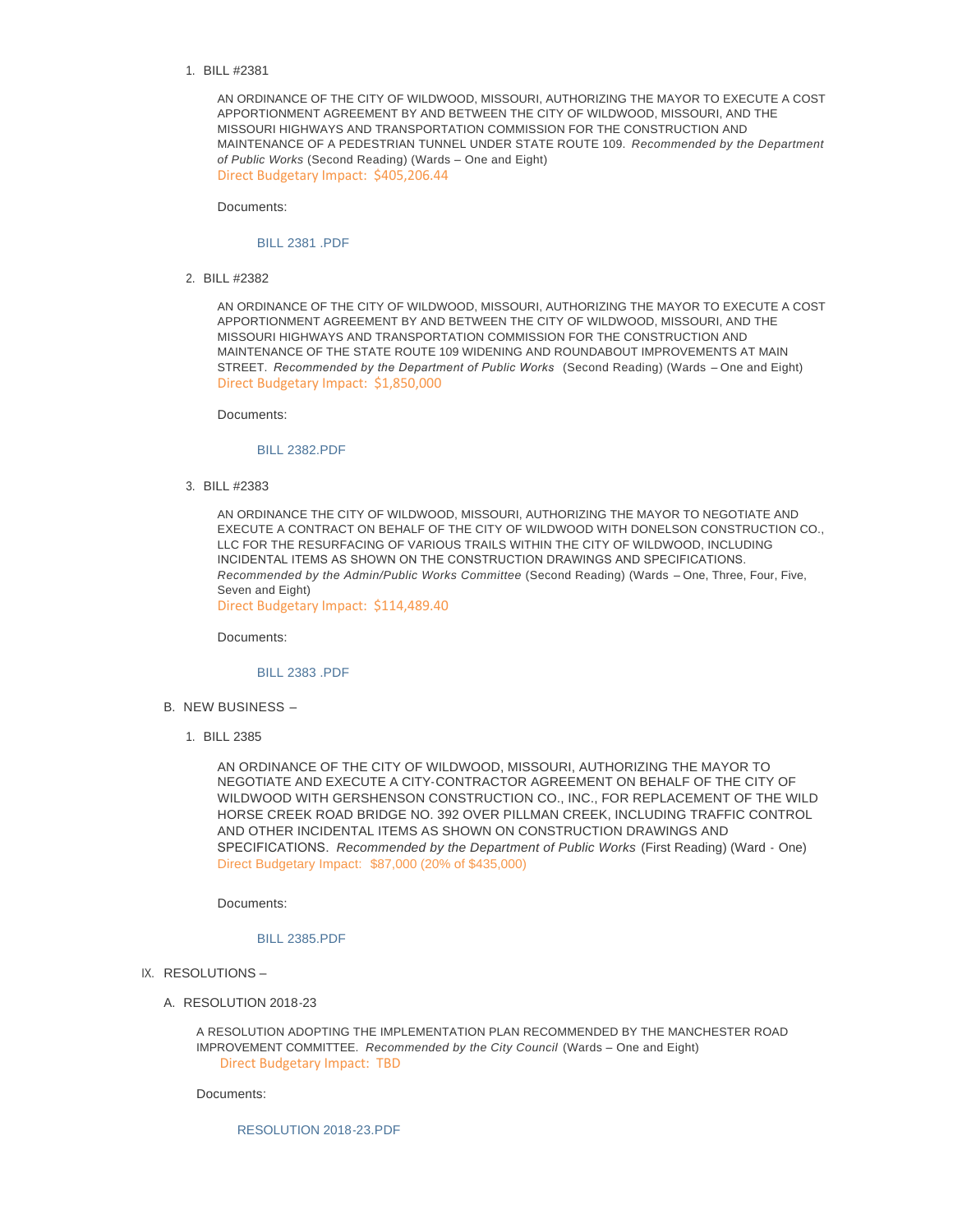# B. RESOLUTION 2018-24

A RESOLUTION BY THE CITY COUNCIL OF THE CITY OF WILDWOOD, MISSOURI AUTHORIZING THE CITY ADMINISTRATOR TO APPROVE PURCHASE ORDERS ON BEHALF OF THE CITY OF WILDWOOD, MISSOURI FOR THE ACQUISITION OF THREE (3) UTILITY POLES FOR THEIR ULTIMATE INSTALLATIONS IN THE VICINITY OF WILD HORSE CREEK ROAD, ROCKY RIDGE ROAD, AND BABLER FOREST ROAD, AS PART OF THE CITY'S PARTNERSHIP WITH BAYS ET AND WISPER ISP, THEREBY PROVIDING THE NECESSARY INFRASTRUCTURE FOR THE DISTRIBUTION OF HIGH-SPEED INTERNET SERVICE TO THOSE HOUSEHOLDS LOCATED THEREIN. *Recommended by the Department of Planning* (Wards - One and Six) Direct Budgetary Impact: Not to Exceed \$18,000

## Documents:

## [RESOLUTION 2018-24.PDF](https://www.cityofwildwood.com/AgendaCenter/ViewFile/Item/16364?fileID=23783)

- X. MISCELLANEOUS
	- A. Approval Of Expenditures

Documents:

## [APPROVAL OF EXPENDITURES.PDF](https://www.cityofwildwood.com/AgendaCenter/ViewFile/Item/16338?fileID=23773)

- B. Receive And File Four Items
	- 1. Special Prosecutor Review Of Charter Violation Complaint (Wards All)

Documents:

## RECEIVE AND FILE - [CHARTER COMPLAINT REPORT.PDF](https://www.cityofwildwood.com/AgendaCenter/ViewFile/Item/16340?fileID=23774)

2. A Recommendation Report On A Site Development Plan For Hidden Valley Ski Resort That Would Allow For The Four (4) Line Zip Course Tour And Related Improvements To Be Permitted And Constructed On The Approximately 214 Acre Site – P.Z. 11-17 Peak Resorts (Hidden Valley Golf And Ski), C/O Tim Boyd, 17409 Hidden Valley Drive, Wildwood, Missouri 63025;

Conditional Use Permit (CUP) in the NU Non-Urban Residence District; west side of Alt Road, at the terminus of Hidden Valley Drive; thereby indicating compliance of the conditions of the governing permit for the property. **(Ward Six)**

Documents:

#### RECEIVE AND FILE - [HIDDEN VALLEY.PDF](https://www.cityofwildwood.com/AgendaCenter/ViewFile/Item/16341?fileID=23775)

3. Recommendations Regarding Two (2) Site Development Plans For Two (2) Utility Pole Locations To Support The Rollout Of High-Speed Internet Access Service To The Rural Areas Of Wildwood. The Zoning District Designations And Addresses/Locator Numbers For These Proposed Two (2) New Locations Are As Follows:

| <b>Site Numbers</b> | <b>Zoning District Designations</b>       | <b>Locator Numbers</b> | <b>Addresses</b>                                                                                                          |
|---------------------|-------------------------------------------|------------------------|---------------------------------------------------------------------------------------------------------------------------|
| #22                 | NU Non-Urban Residence<br><b>District</b> | 23X220060              | Public right-of-way of old Wild<br>Horse Creek Road, near 2339<br>Wild Horse Creek Road                                   |
| #24                 | NU Non-Urban Residence<br><b>District</b> | 25V510057              | Proposed easement area with the<br>current private roadway easement<br>of Rocky Ridge Road, near 3022<br>Rocky Ridge Road |

Each of these locations is within residential subdivisions and the poles will be placed in<br>easements created for this sole purpose (Wards One and Six) created for this sole purpose. **(Wards One and Six)** 

Documents:

## RECEIVE AND FILE - [SITE DEVELOPMENT PLANS FOR 2 UTILITY POLES.PDF](https://www.cityofwildwood.com/AgendaCenter/ViewFile/Item/16342?fileID=23776)

4. Update On The Application Of The New Regulations For The Use And Display Of Temporary Banners